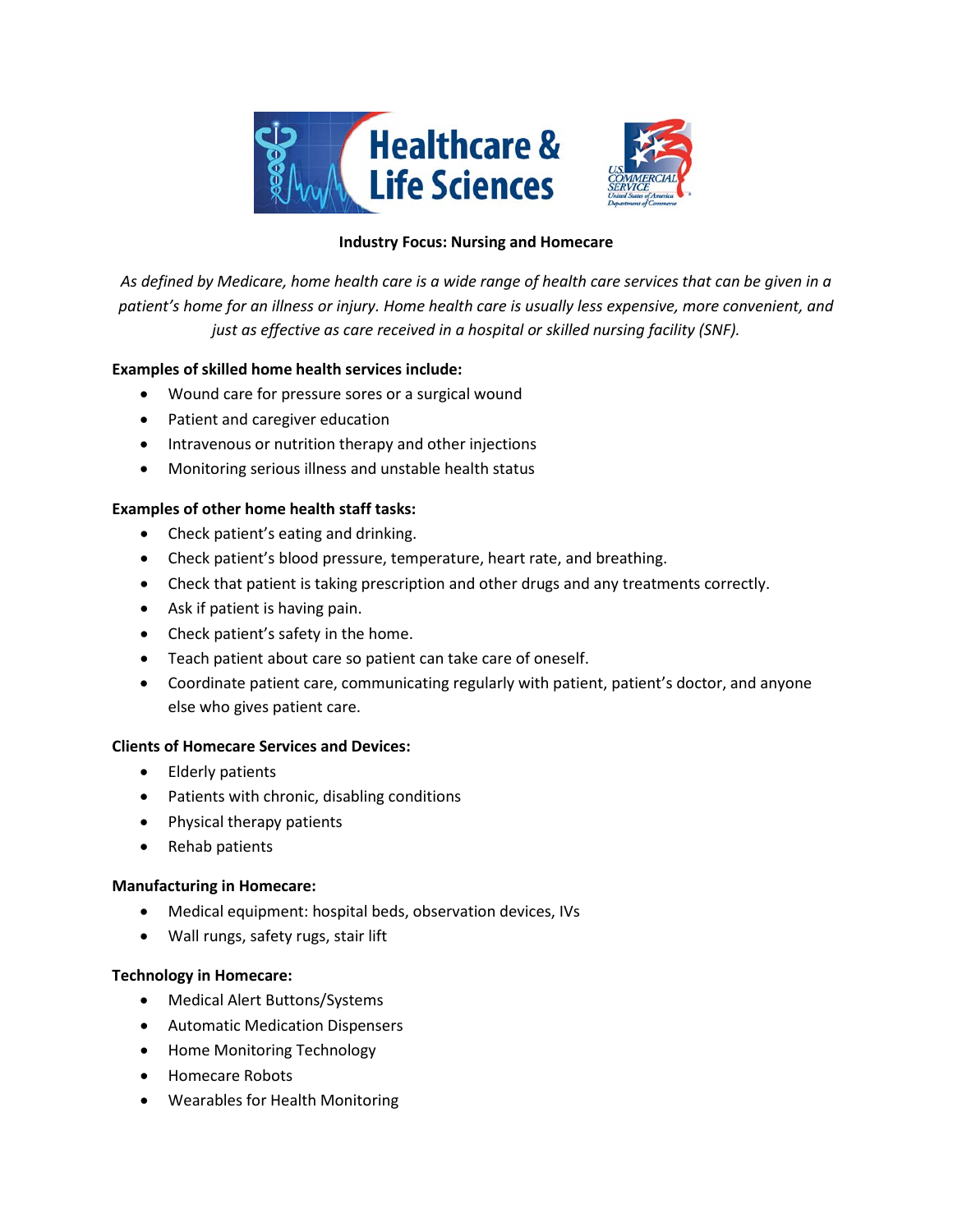#### **Market size:**

A [2016 report by Zion Market Research](https://www.zionmarketresearch.com/market-analysis/home-healthcare-market) found that home healthcare was a \$229 million industry globally in 2015, and projected that it would grow at a 9.4% annual rate through 2021 to reach \$391 million:



Zion Market Research segments the home healthcare market into products and services. Products include diagnostics and monitoring devices (the largest product segment, at 36.5% in 2015), therapeutics devices, medical supplies and home mobility assists devices. Services include rehabilitation services (the largest service segment, at 30% in 2015), telehealth and telemedicine services (second largest, at 24%), infusion therapy services, respiratory therapy services and unskilled home healthcare services.

Other insights from the report were that North America is the largest home healthcare market today, representing 41% of the global market in 2015, but that Asia Pacific was predicted to be the fastest growing region in the forecast period.

According to the [Centers for Medicare and Medicaid Services,](https://www.cms.gov/Research-Statistics-Data-and-Systems/Statistics-Trends-and-Reports/NationalHealthExpendData/NationalHealthAccountsProjected.html) home care accounted for about 3.5% (\$89 billion) of US national health spending in 2015. This segment is expected to increase by approximately 6.8% from 2016 through 2025, outpacing the overall expected growth of national health spending of 5.6% for the same period.

A [2016 report by Grand View Research](http://www.grandviewresearch.com/industry-analysis/long-term-care-services-market) on the long term care market found that international care homes are investing in countries such as India and China because of the high expected growth in Asia Pacific homecare. For example, in India, where 65% of hospital visits can be managed at home, U.S. based BAYADA Home Health Care acquired a 26% stake of India Home Health Care (IHHC) in October 2013.